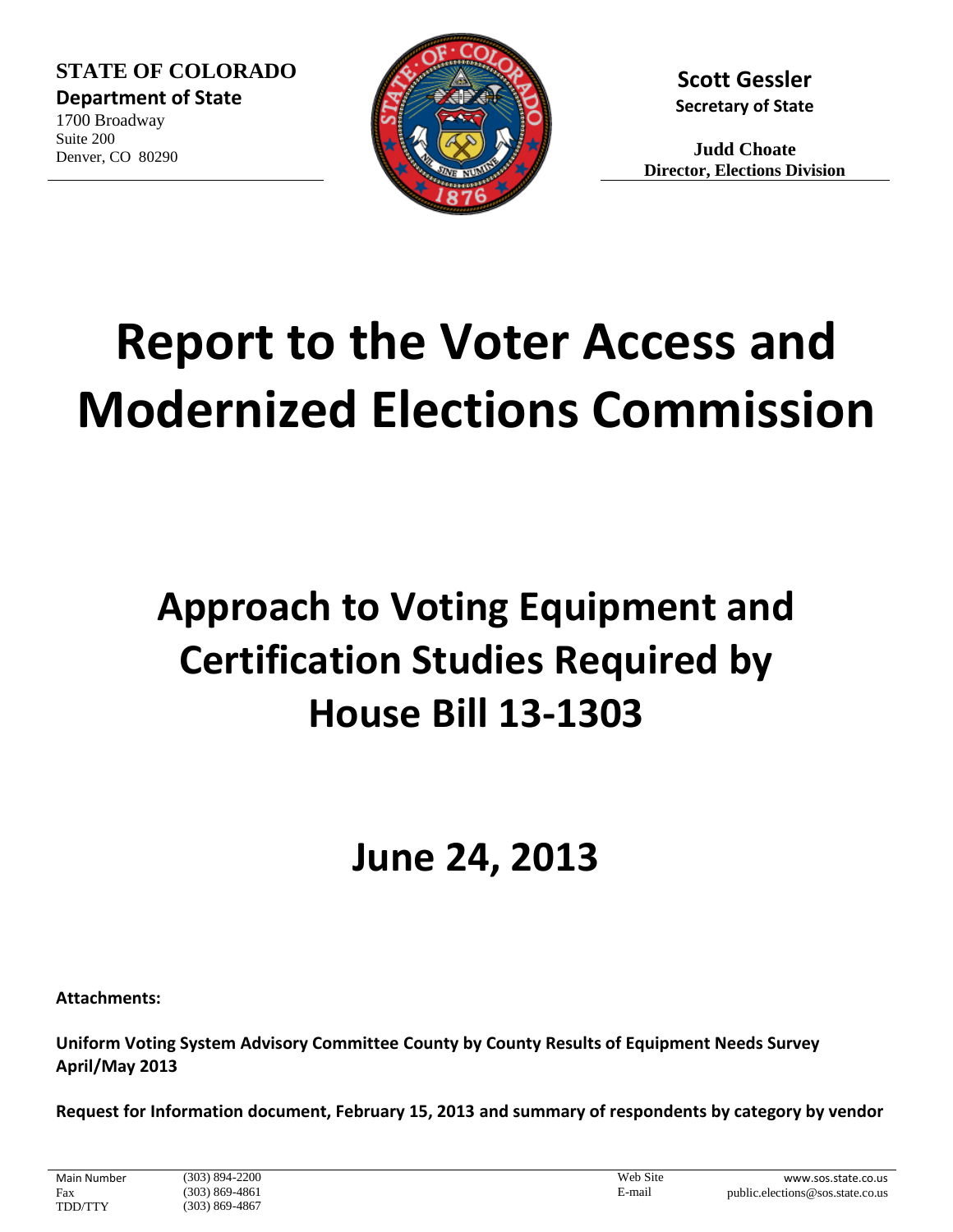### **Report to the Voter Access and Modernized Elections Commission Introduction and Overview**

The 2013 Colorado Legislative Assembly passed House Bill 13-1303 which created the Colorado Voter Access and Modernized Elections Commission and assigned it the task of preparing two reports, one addressing voter registration systems and the other voting systems.

Section 5, (IV)((6)(b) requires the Commission to conduct: "AN INDEPENDENT NEEDS ASSESSMENT THAT ASSESSES THE CURRENT STATE OF TECHNOLOGY, INCLUDING VOTING SYSTEMS, CERTIFICATION OF VOTING SYSTEMS, AND REPLACEMENT OF VOTING SYSTEMS.THE REPORT SHALL INCLUDE AN ANALYSIS OF ELECTION-RELATED TECHNOLOGICAL COSTS AND FUNDING SOURCES. THE REPORT MUST BE PRESENTED ON OR BEFORE SEPTEMBER 2, 2013."

#### **Discussion**

The language calls for assessment of the current state of technology relating to:

- 1. Voting Systems
- 2. Certification of Voting Systems
- 3. Replacement of Voting Systems

The report must also include an analysis of costs and funding sources related to elections technology.

We take the "current state of technology" to mean what is currently in place, as well as what is available on the market to replace what is currently in place.

This report will identify what voting equipment and systems are currently in place in Colorado, as well as speculate on what is available in the marketplace. This information has been collected for the Uniform Voting System Advisory Committee.

#### **Current Voting Systems in Place in Colorado**

- Current Colorado vote capture and vote tabulation equipment is aging.
- Much of the equipment in Colorado was bought with the implementation of HAVA in 2002- 2006 and is, or will be, ready for replacement in the near future.
- Mergers and changes in vendors have resulted in existing companies supporting products created and previously supported by their competitors.
- Vendor and internal capacity for support for various system components varies by county.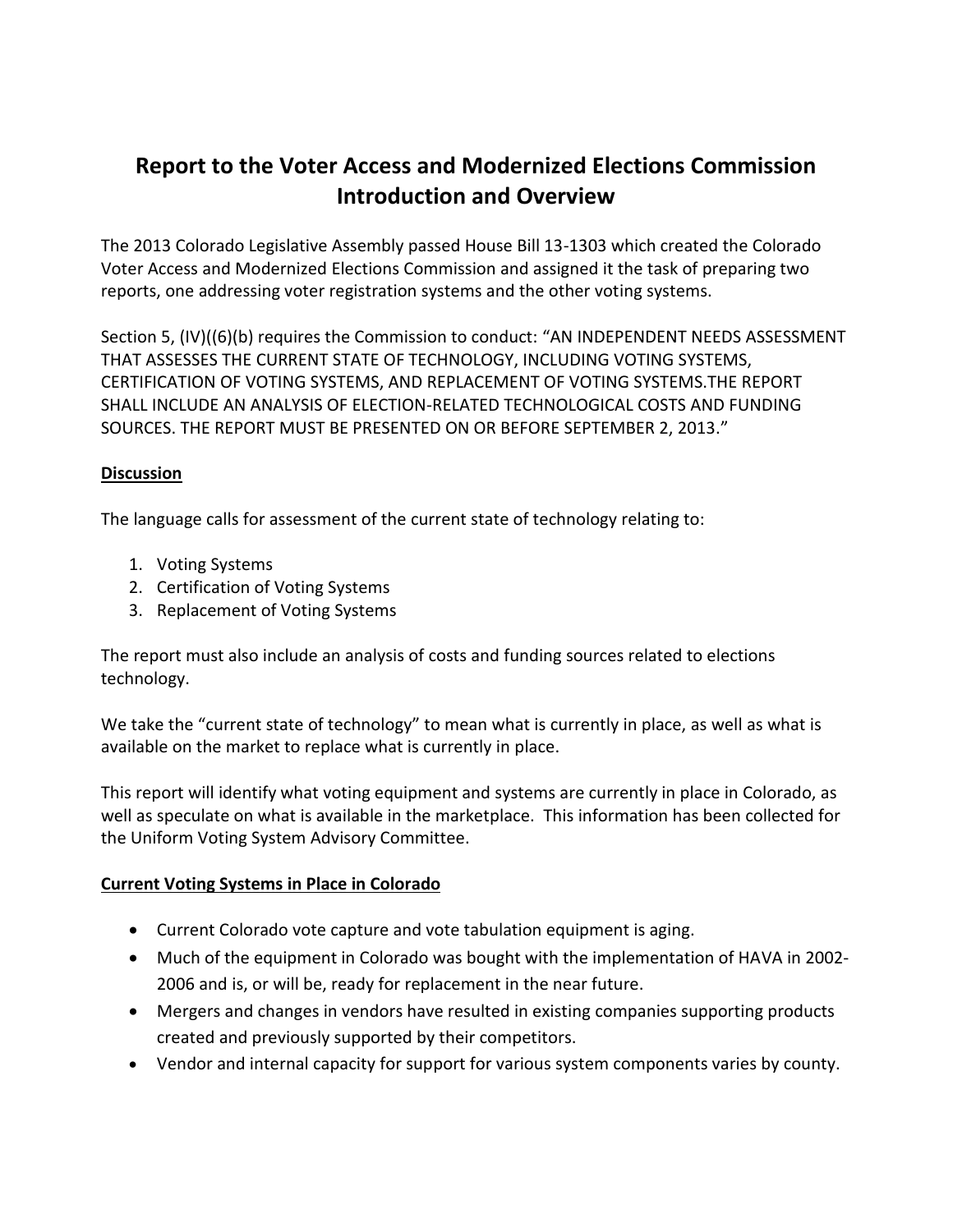# **Voting Equipment**

- **1. Report to the Colorado Uniform Voting System Advisory Committee: Overview of Voting and Vote Tabulation Related Equipment for State of Colorado - January 2013**
- **2. Equipment Type and quantities in service by equipment vendor**
- **3. County by County Results of Equipment Needs Survey April/May 2013 by Uniform Voting Systems Advisory Committee**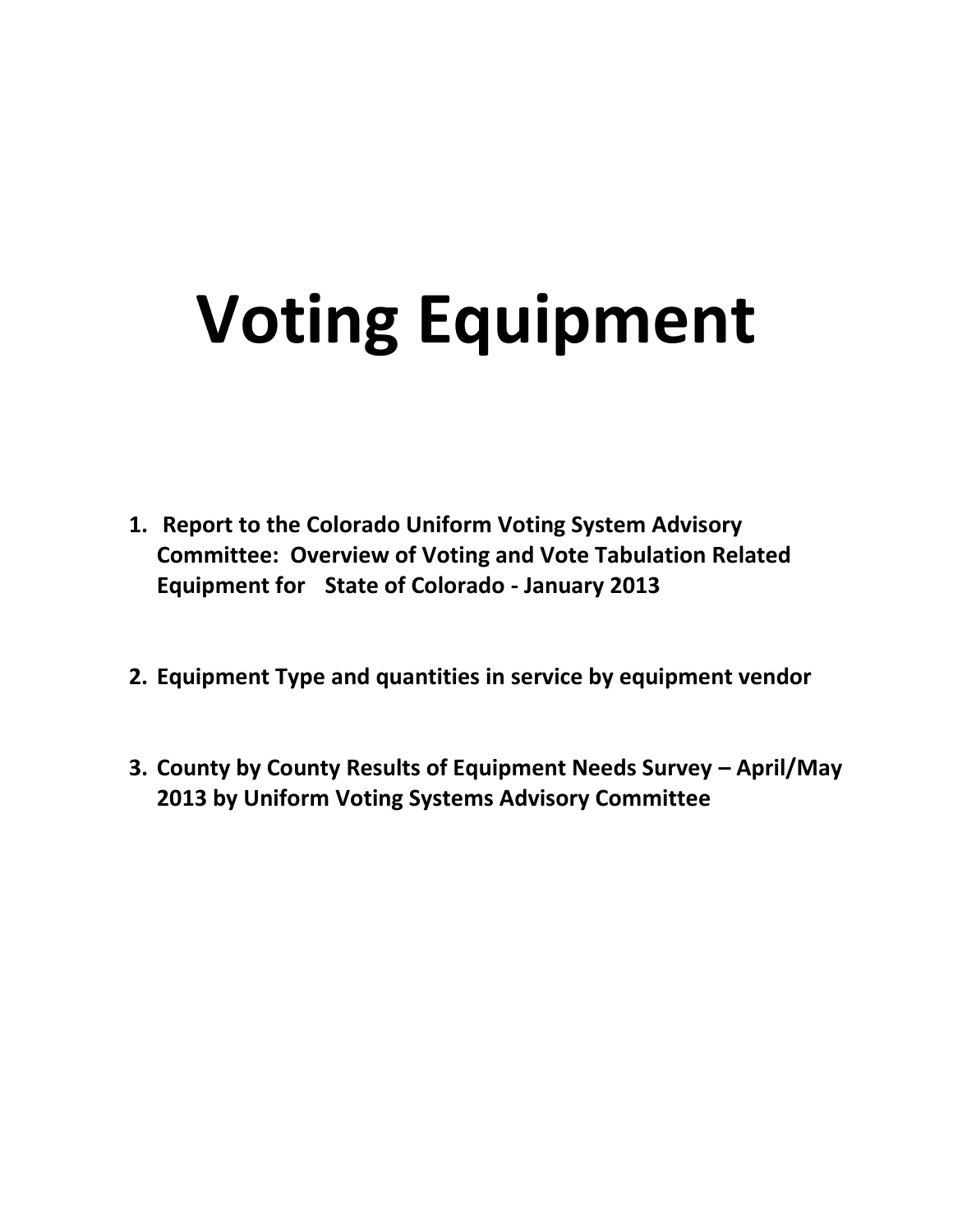#### **Report to the Colorado Uniform Voting System Advisory Committee Overview of Voting and Vote Tabulation Related Equipment for State of Colorado January 2013**

The State of Colorado, with 64 counties responsible for conducting elections has a wide array of equipment for voting, vote tabulation, voter registration entry, voter registration scanning, ballot scanning and signature verification. Counties are responsible for the purchase and maintenance of such equipment.

#### Voting Machines and Vote Tabulation Equipment

The equipment in Colorado for voting and vote tabulation is provided by four voting equipment vendors. There are more than a dozen different combinations of equipment from these vendors in place in counties throughout the state.

The vendors supplying equipment in Colorado are:

- Election Systems and Software (ES&S)
- Hart
- Sequoia/Dominion
- Premier (Serviced by both ES&S and Dominion)

The total number of identified pieces of voting and tabulation equipment, based on reporting from the Counties to CDOS is 9,908.

| <b>ES&amp;S</b> represents | 5% of the Counties                         |
|----------------------------|--------------------------------------------|
|                            | 15% of Colorado Voters                     |
|                            | 4% of the voting and tabulation equipment  |
| Hart Represents            | 70% of the Counties                        |
|                            | 25% of Colorado Voters                     |
|                            | 36% of the voting and tabulation equipment |
| Sequoia/Dominion Represent | 6% of the Counties and                     |
|                            | 26% of Colorado Voters                     |
|                            | 37% of the voting and tabulation equipment |
| <b>Premier Represents</b>  | 19% of the Counties                        |
|                            | 34% of Colorado Voters                     |
|                            | 22% of the voting and tabulation equipment |

Equipment identified includes electronic voting machines (DRE), optical scan ballot readers (central count and precinct count) voter authorization equipment, DRE printers and computer units used exclusively for voting and vote tabulation. It does not include laptops or computers used to access the electronic pollbook during Early Vote and from Vote Centers on Election Day.

We have not yet gathered equipment information for equipment used for signature verification processes, whether performed by individuals or via an automated system. Equipment used by the Counties to perform SCORE functions is not considered to be a part of the Uniform Voting System project.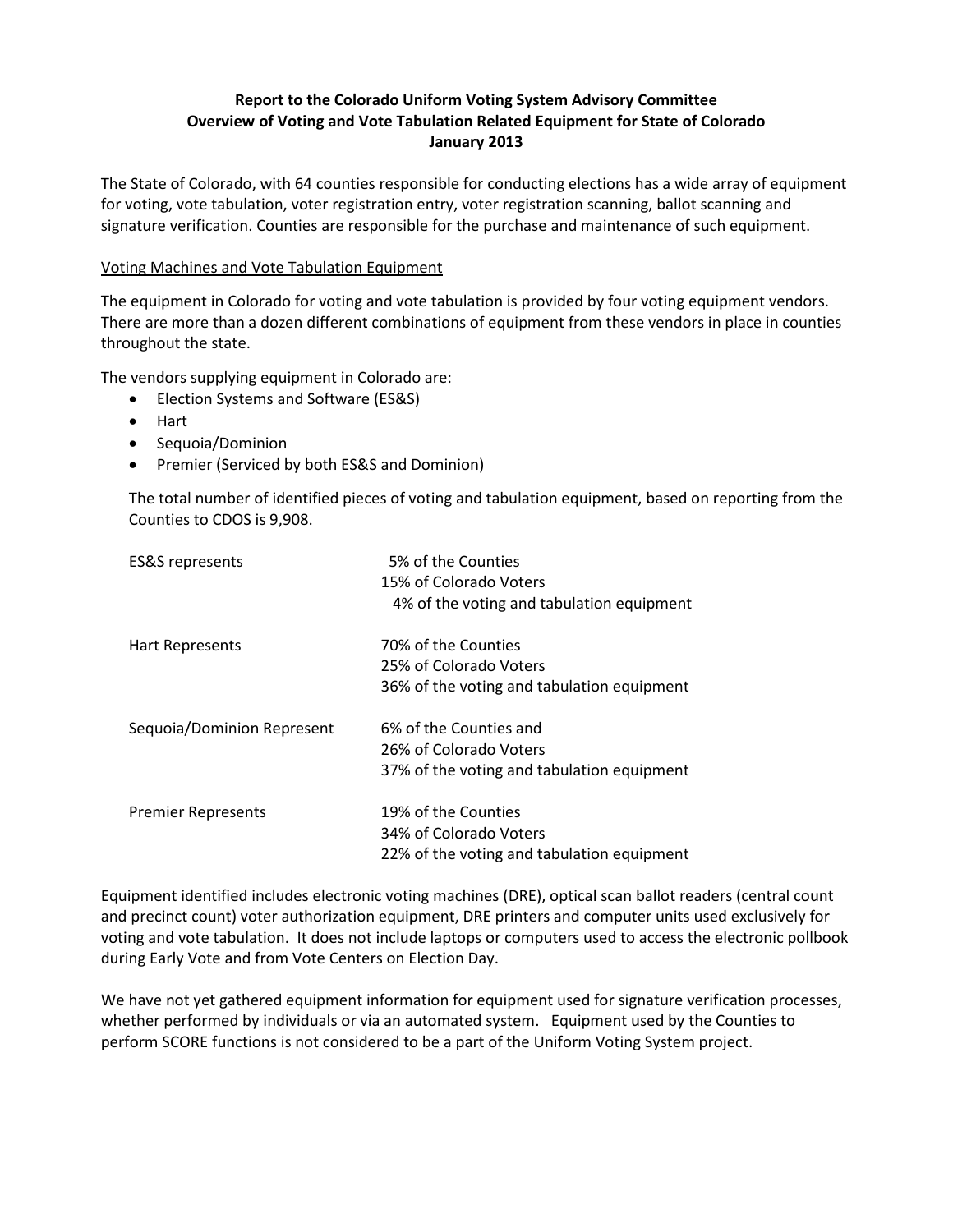## **Summary of Voting and Ballot Tabulation Related Equipment by Vendor State of Colorado**

|                         |                                  |                | <b>Leased Units</b> |
|-------------------------|----------------------------------|----------------|---------------------|
| <b>Equipment Vendor</b> | <b>Equipment Type</b>            | Quantity       | included            |
|                         |                                  |                |                     |
| <b>ES&amp;S</b>         | <b>DRE</b>                       | 386            | 3<br>$\overline{2}$ |
|                         | Optical Scan M650                | $\overline{7}$ |                     |
|                         | PC                               | 5              |                     |
| <b>Vendor Total</b>     |                                  | 398            |                     |
|                         |                                  |                |                     |
| Hart                    | <b>DRE</b>                       | 1,123          |                     |
|                         | Judge's Booth Controller         | 634            |                     |
|                         | <b>DRE Printers</b>              | 1,459          |                     |
|                         | <b>Optical Scanner</b>           | 209            |                     |
|                         | PC                               | 167            |                     |
| <b>Vendor Total</b>     |                                  | 3,592          |                     |
|                         |                                  |                |                     |
| Premiere                | <b>DRE</b>                       | 1,314          |                     |
|                         | <b>DRE Card encoders</b>         | 595            |                     |
|                         | <b>AccuVote Optical Scanners</b> | 288            |                     |
|                         | PC                               | 19             |                     |
| <b>Vendor Total</b>     |                                  | 2,216          |                     |
|                         |                                  |                |                     |
| Sequoia                 | <b>DRE</b>                       | 944            | 411                 |
|                         | <b>DRE Printers</b>              | 1,463          |                     |
|                         | <b>Card Activators</b>           | 1,158          |                     |
|                         | 400 Optical Scanners             | 11             |                     |
|                         | <b>Insight Optical Scanners</b>  | 74             |                     |
|                         | PC                               | 52             |                     |
| <b>Vendor Total</b>     |                                  | 3,702          |                     |
|                         |                                  |                |                     |
| <b>STATE TOTAL</b>      |                                  | 9,908          | 416                 |

**January 2013**

*NOTE: The attached report "County by County Results of Equipment Needs Survey", conducted in April and May of 2013 for the Uniform Voting System Advisory Committee provides additional details on the current state of equipment in Colorado counties.*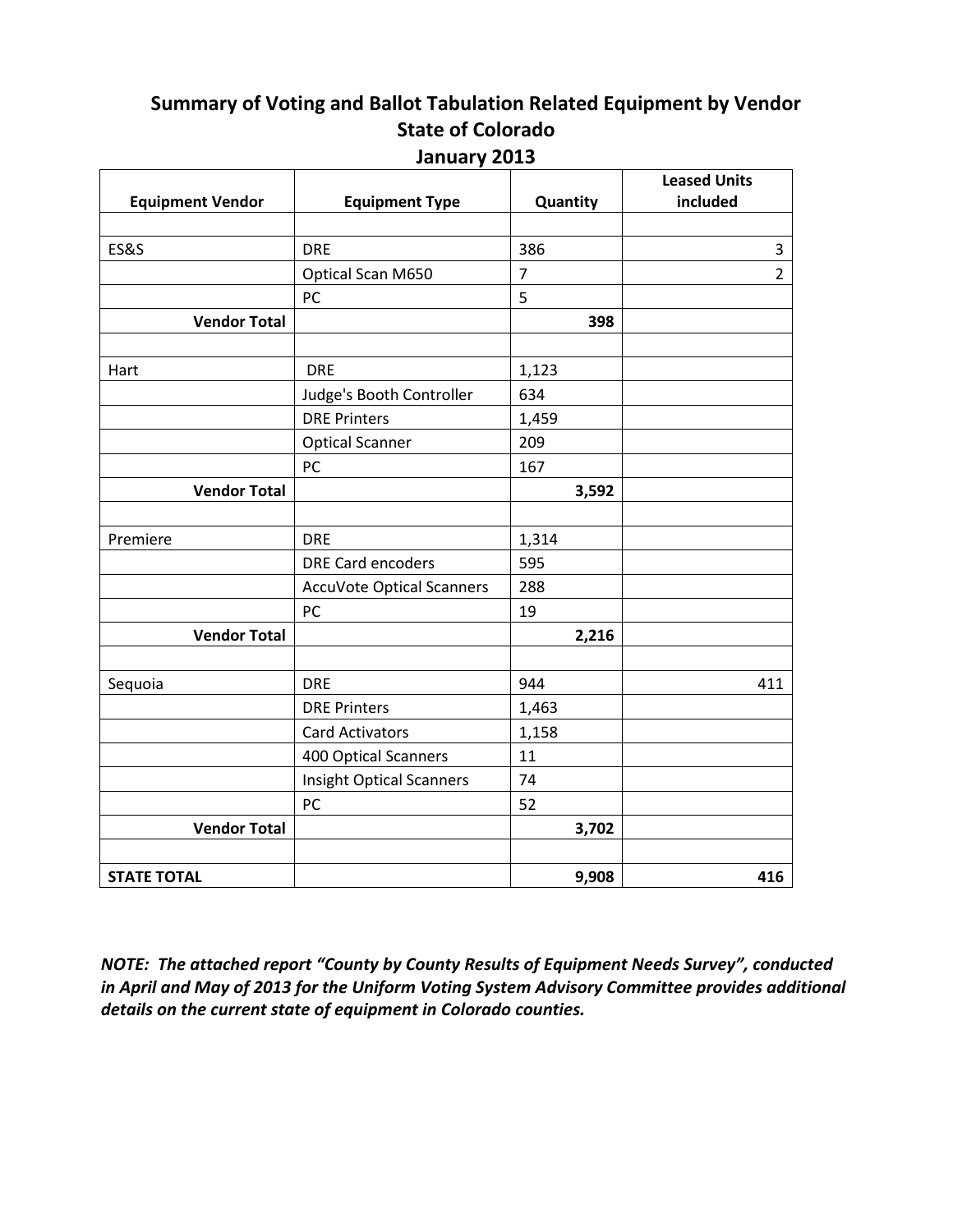# **Equipment Certification**

- **1. Voting Equipment Certified by the State of Colorado**
- **2. Voting Equipment Certified by the Federal Elections Assistance Commission (EAC)**
- **3. Certification of System or Components of Uniform Voting System**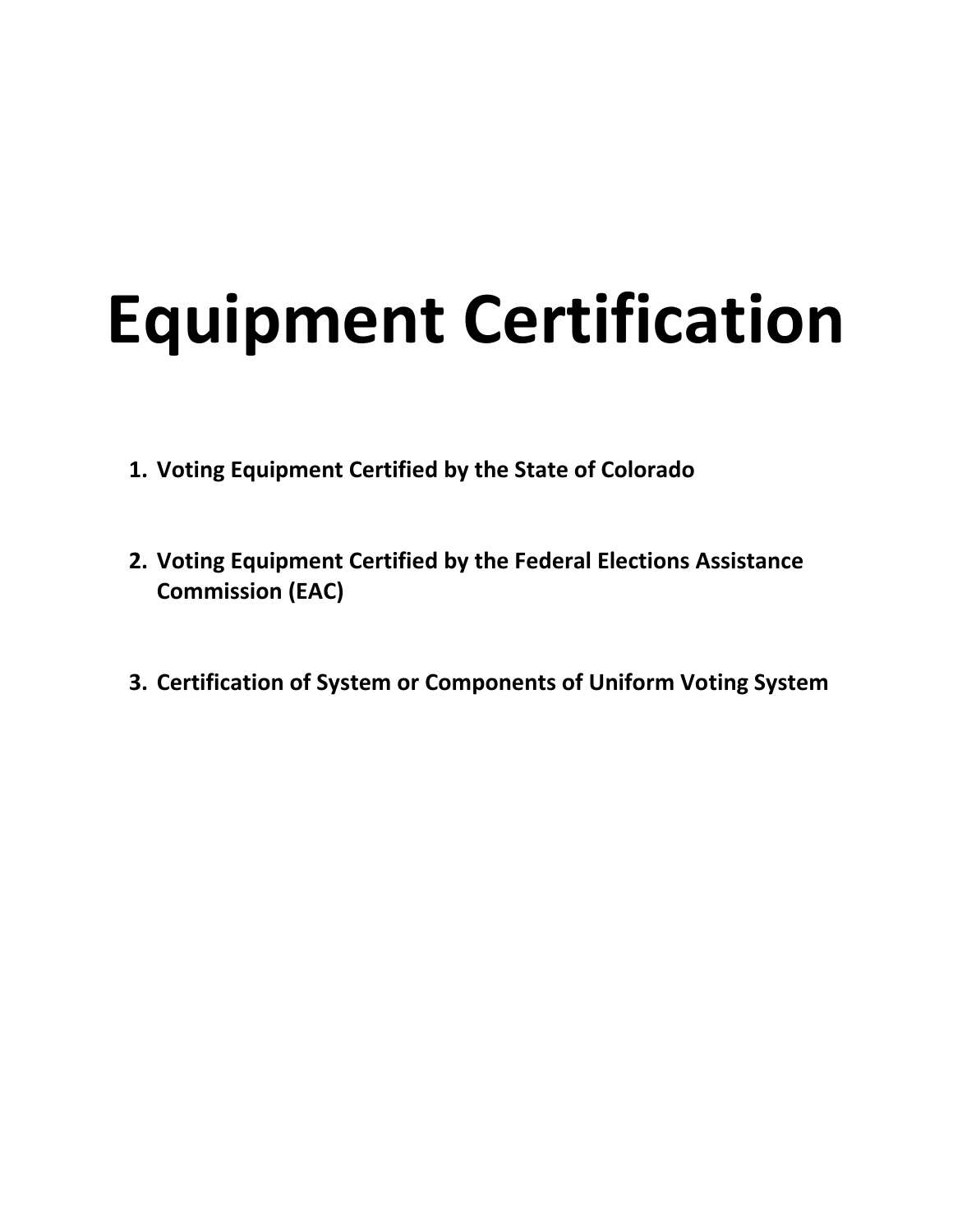### **State of Colorado Certified Voting Equipment**

#### **ES&S**

| <b>Component Name</b>     | <b>System Function</b>                                      | <b>Version Number</b> |
|---------------------------|-------------------------------------------------------------|-----------------------|
| Unity                     | Software Application – includes only the following modules  |                       |
|                           | (for use with MS Windows XP Professional - Service Pack 2): | 3.0.1.1               |
|                           | Audit Manager                                               | 7.3.0.0               |
|                           | <b>Election Data Manager</b>                                | 7.4.4.0               |
|                           | <b>ESS Image Manager</b>                                    | 7.4.2.0               |
|                           | iVotronic Image Manager                                     | 2.0.1.0               |
|                           | Optech Image Manager                                        | 4.0.0.0               |
|                           | Hardware Programming Manager                                | 5.2.4.0               |
|                           | <b>Election Reporting Manager</b>                           | 7.1.2.1               |
| M100                      | <b>Precinct Optical Scanner</b>                             | 5.2.1.0               |
| M650                      | <b>Central Count Optical Scanner</b>                        | 2.1.0.0 (Green        |
|                           |                                                             | Light Only)           |
| iVotronic ADA w/ 3-button | Direct Record Electronic Device                             | 9.1.6.2               |
| iVotronic non-ADA         | Direct Record Electronic Device                             | 9.1.6.2               |

#### **Hart**

|                          |                                                        | System 6.0     | <b>System</b><br>6.2.1 |
|--------------------------|--------------------------------------------------------|----------------|------------------------|
|                          |                                                        | <b>Version</b> | <b>Version</b>         |
| <b>Component Name</b>    | <b>System Function</b>                                 | <b>Number</b>  | <b>Number</b>          |
| System Software (EMS)    | Software Application which includes (for use with MS   |                |                        |
|                          | Windows 2000 Professional - Service Pack 4):           | 4.2.13         | 4.3.13                 |
|                          | <b>Boss</b>                                            | 4.2.8          | 4.3.10                 |
|                          | <b>Tally</b>                                           | 2.2.4          | 2.3.7                  |
|                          | Rally                                                  | 4.1.6          | 4.2.10                 |
|                          | <b>SERVO</b>                                           | 1.1.7          | 1.1.7                  |
|                          | eCM Manager                                            |                |                        |
| <b>Ballot Now</b>        | Software Application for Central Count Scanners which  | 3.2.4          | 3.3.11                 |
|                          | includes the following three scanners (for use with MS |                |                        |
|                          | Windows 2000 Professional - Service Pack 4):           |                |                        |
|                          | Kodak i800 Series                                      |                |                        |
|                          | Kodak i600 Series                                      |                |                        |
|                          | Kodak i200 Series                                      |                |                        |
| eScan                    | <b>Precinct Optical Scanner</b>                        | 1.1.6          | 1.3.14                 |
| eSlate (with and without | Direct Record Electronic Device which also includes:   | 4.0.19         | 4.2.13                 |
| audio - DAU)             | <b>JBC Units</b>                                       | 4.0.19         | 4.3.1                  |
|                          | <b>VBO Units</b>                                       | 1.7.5          | 1.8.3                  |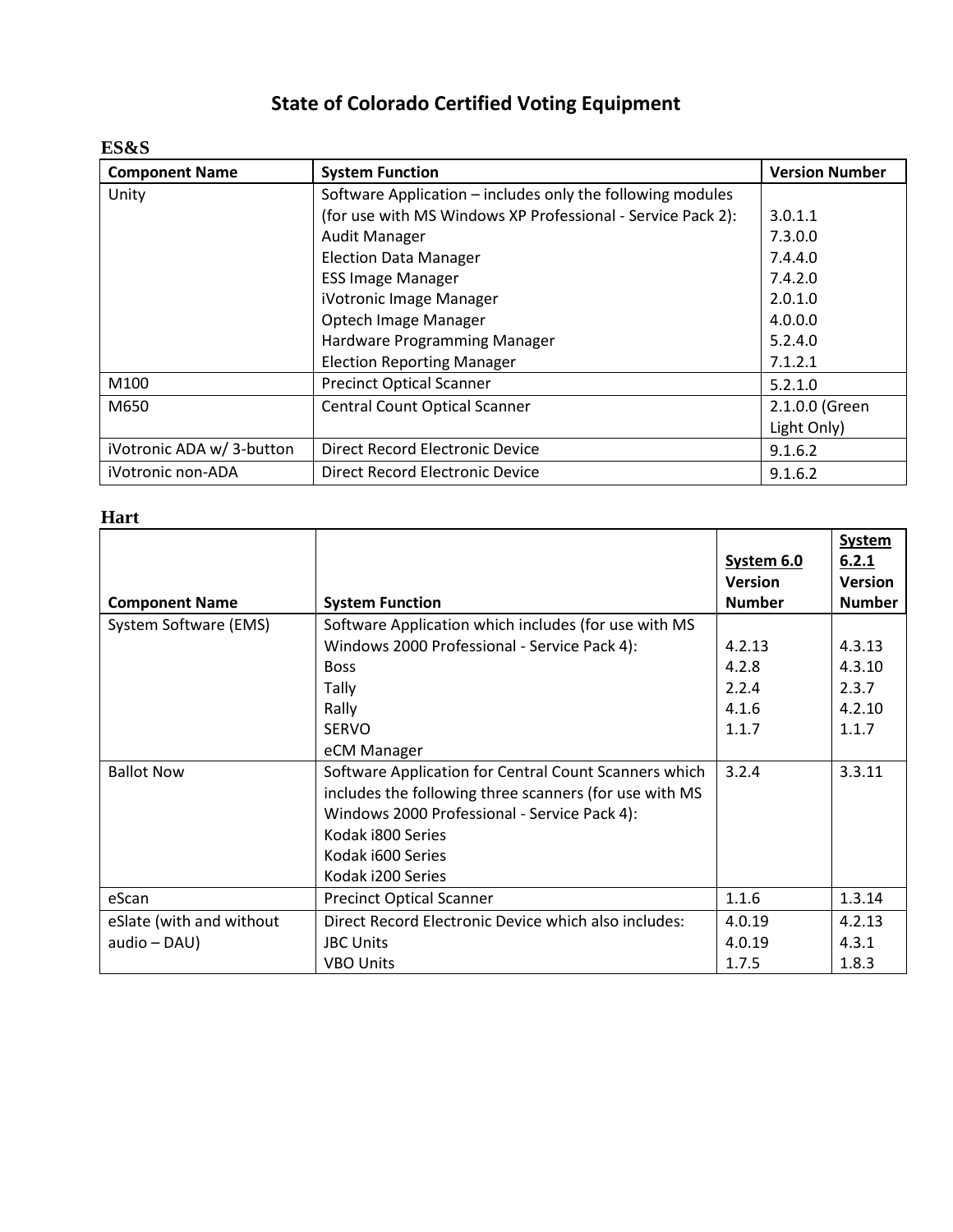#### **Premier**

|                           |                                                                                         | <b>Version</b> |
|---------------------------|-----------------------------------------------------------------------------------------|----------------|
| <b>Component Name</b>     | <b>System Function</b>                                                                  | <b>Number</b>  |
| <b>GEMS</b>               | Software Application (for use with MS Windows 2000 - Service                            |                |
|                           | Pack 4, MS Windows XP Professional Version 2002 - Service                               |                |
|                           | Pack 2, and Windows Server 2003)                                                        | 1.18.24        |
| Accuvote OS Model "D"     | <b>Precinct Optical Scanner</b>                                                         | 1.96.6         |
| Accuvote OS Model "D"     | Central Count Optical Scanner                                                           | 2.0.12         |
| Accuvote TSx Model "C" &  | Direct Record Electronic Device                                                         | 4.6.4          |
| "D" w/ V-VPAT             |                                                                                         |                |
| <b>VC Programmer</b>      | Voter Card Activation Interface for DRE.                                                | 4.6.1          |
| <b>Voter Card Encoder</b> | Hand held Voter Card Activation unit for DRE.                                           | 1.3.2          |
| Key Card Tool             | Software application used for managing secure keys between<br><b>DRE voting Devices</b> | 4.6.1          |

#### **Sequoia**

|                               |                                                                  | <b>Version</b> |
|-------------------------------|------------------------------------------------------------------|----------------|
| <b>Component Name</b>         | <b>System Function</b>                                           | <b>Number</b>  |
| <b>WinEDS</b>                 | Software Application (for use with MS Windows XP - Service       |                |
|                               | Pack 2 and MS Windows Server 2003 - Service Pack 1)              | 3.1.074        |
| Optech Insight / Insight Plus | Precinct Optical Scanner which includes:<br><b>HPX K1.44/APX</b> |                |
|                               | Insight Memory Pack Receiver                                     | 2.12           |
|                               |                                                                  | 2.15           |
| Optech 400-C                  | Central Count Optical Scanner which includes (for use with       |                |
|                               | MS Windows 2000, Service Pack 4):                                | 3.00           |
|                               | <b>WinETP Software</b>                                           | 1.14.3         |
| AVC Edge II                   | Direct Record Electronic Device which includes:                  | 5.0.31         |
|                               | Card Activator                                                   | 5.0.31         |
|                               | VeriVote                                                         | 4.3            |
|                               | Edge Audio Unit                                                  | 5.0 Rev. C     |
| AVC Edge II Plus              | Direct Record Electronic Device which includes:<br>1.2.33        |                |
|                               | <b>HAAT Model 50</b>                                             | 2.1.18         |

#### *Currently there are no new voting systems being tested in Colorado. However, Hart has requested certification of the Hart 6.2.1 software on Windows 7, which is being reviewed by our office.*

Colorado law prohibits purchasing equipment that was certified after the 2002 standards, though 2005 standards have been adopted. Because the Election Assistance Commission is without Commissioners, no standards after the 2005 standards have been adopted.

**1-5-601.5. Compliance with federal requirements.** All voting systems and voting equipment offered for sale on or after May 28, 2004, shall meet the voting systems standards that were promulgated in 2002 by the federal election commission. At his or her discretion, the secretary of state may require by rule that voting systems and voting equipment satisfy voting systems standards promulgated after January 1, 2008, by the federal election assistance commission as long as such standards meet or exceed those promulgated in 2002 by the federal election commission. Subject to section 1-5-608.2, nothing in this section shall be construed to require any political subdivision to replace a voting system that is in use prior to May 28, 2004.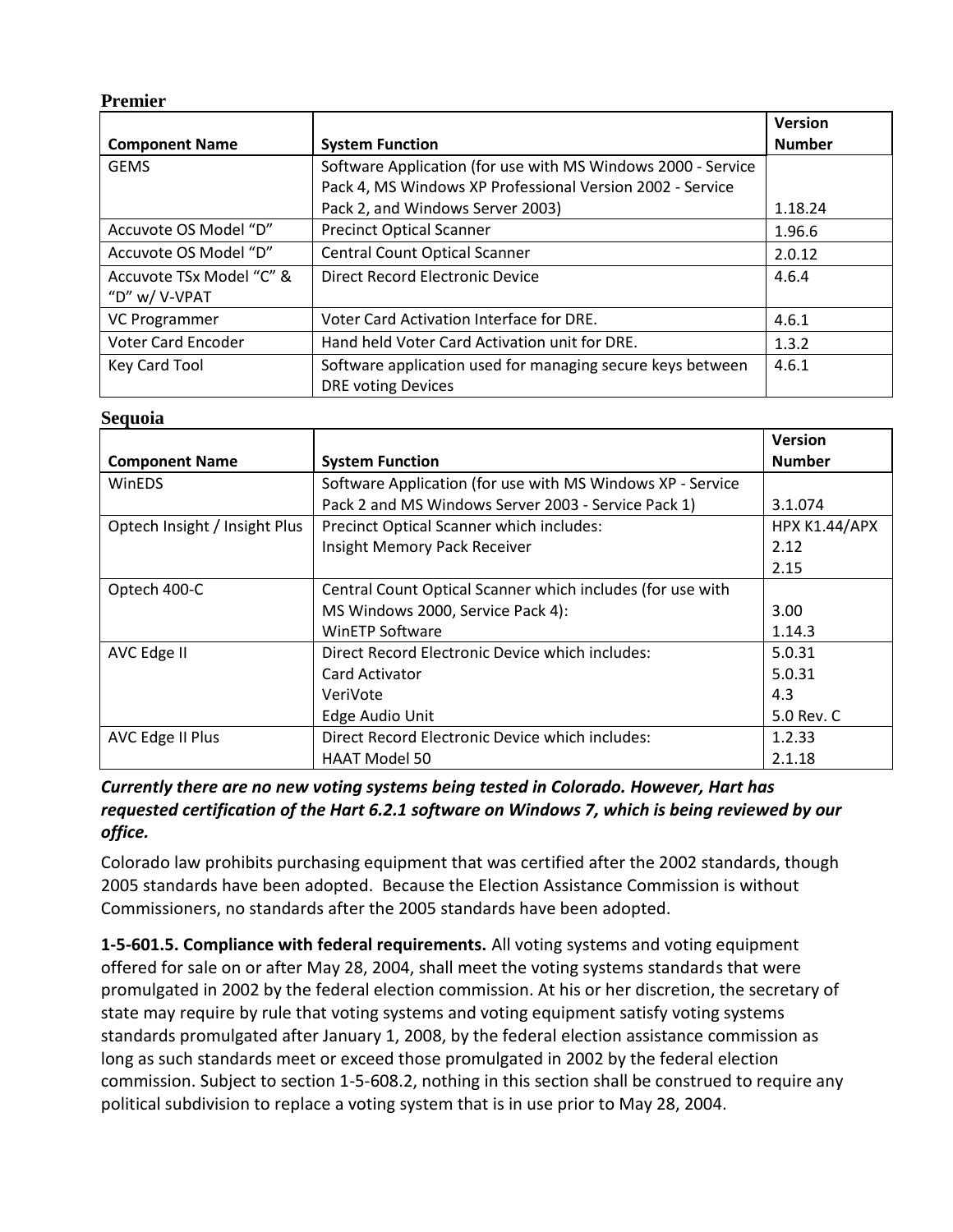### **Systems Certified By the Federal Election Assistance Commission June 2013**

| <b>Certified Systems</b>           |                                                                             |                         |  |
|------------------------------------|-----------------------------------------------------------------------------|-------------------------|--|
| <b>Manufacturer</b>                | <b>Voting System (Name/Version)</b>                                         | <b>Testing Standard</b> |  |
| Dominion                           | Democracy Suite 4.0                                                         | 2005 VVSG               |  |
| Dominion (Premier)                 | <b>Assure 1.3 (Modification)</b>                                            | 2002 VSS                |  |
| ES&S                               | Unity 3.4.0.0 (Modification)                                                | 2002 VSS                |  |
| ES&S                               | <b>Unity 3.2.1.0</b><br>Previously Unity 3.0.1.0 & Unity 3.0.1.1 w. ATS 1.3 | 2002 VSS                |  |
| ES&S                               | Unity 3.2.0.0 Rev. 3 (Modification)                                         | 2002 VSS                |  |
| <b>ES&amp;S/Dominion (Premier)</b> | Assure 1.2                                                                  | 2002 VSS                |  |
| ES&S                               | EVS 5.0.0.0                                                                 | 2005 VVSG               |  |
| MicroVote                          | <b>EMS Ver. 4.0B (Modification)</b>                                         | 2005 VVSG               |  |
| MicroVote                          | EMS Ver. 4.0                                                                | 2005 VVSG               |  |
| Unisyn                             | OpenElect v.1.1 (Modification)                                              | 2005 VVSG               |  |
| Unisyn                             | OpenElect v.1.0.1 (Modification)                                            | 2005 VVSG               |  |
| Unisyn                             | OpenElect 1.0                                                               | 2005 VVSG               |  |

### **Systems Under Test by the Federal Election Assistance Commission June 2013**

| <b>Systems Under Test</b> |                                     |                         |  |
|---------------------------|-------------------------------------|-------------------------|--|
| <b>Manufacturer</b>       | <b>Voting System (Name/Version)</b> | <b>Testing Standard</b> |  |
| Dominion                  | Democray Suite 4.14 (Modification)  | <b>2005 VVSG</b>        |  |
| Hart                      | <b>Verity Voting 1.0</b>            | <b>2005 VVSG</b>        |  |
| Unisyn                    | <b>OpenElect 1.2 (Modification)</b> | <b>2005 VVSG</b>        |  |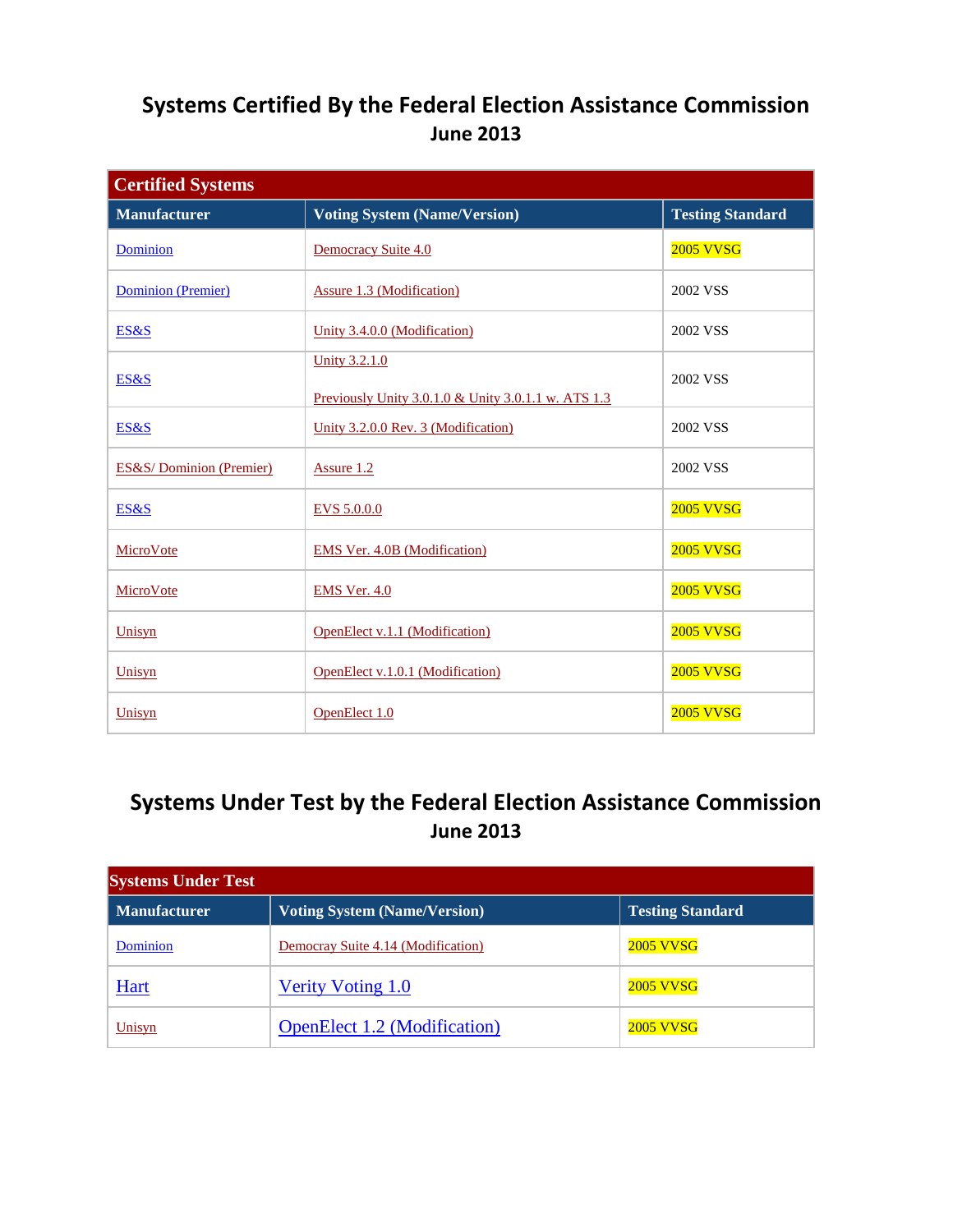#### **Certification of the Certifiable Components of the Uniform Voting System**

At this point we don't know what type of system(s) will be proposed and selected, we must plan that some certification process maybe necessary.

Scenario 1 represents selection of a "traditional" election system that has been certified by the Elections Assistance Commission or a state.

Scenario 2 represents selection of a "non-traditional" system or a traditional system not certified by the EAC or a state.

In Scenario 1 the first determination is whether to accept the testing of the EAC, a Voting Systems Testing Laboratory (VSTL) or another state. If accepted, the level of testing in Colorado can range from none to very extensive. The timeframe would reflect the level of testing required by the Colorado Department of State.

In Scenario 2 the process would take significantly longer.

In either scenario the following procedures must be followed:

- Vendor must submit application and documentation as required in Rule 45.4 and 45.5.2.4.
- Vendor must provide a product demonstration as required by Rule 45.6.1.

#### **Testing**

In Scenario 1 any additional testing is determined by the Secretary of State. If additional testing is required Rule 45.6.2 applies. The system must meet or exceed the Voting System Standards identified in Rule 45.5.

In Scenario 2 the l testing requirements of Rule 45.6.2 are mandatory. However, if the system is nontraditional, the standards in Rule 45.5, to which the system will be tested, may not be applicable, in which case the rulemaking process may be needed. This can take up to four months to complete after the new rules with revised standards are drafted. Estimate 30-60 days to draft new voting system standards.

A temporary rule could possibly be adopted but not before the standards are written.

System certification can take from four months to two years, depending upon the system, the testing needed and the availability of a Voting Systems Testing Laboratory (VSTL) to assist in the testing if necessary.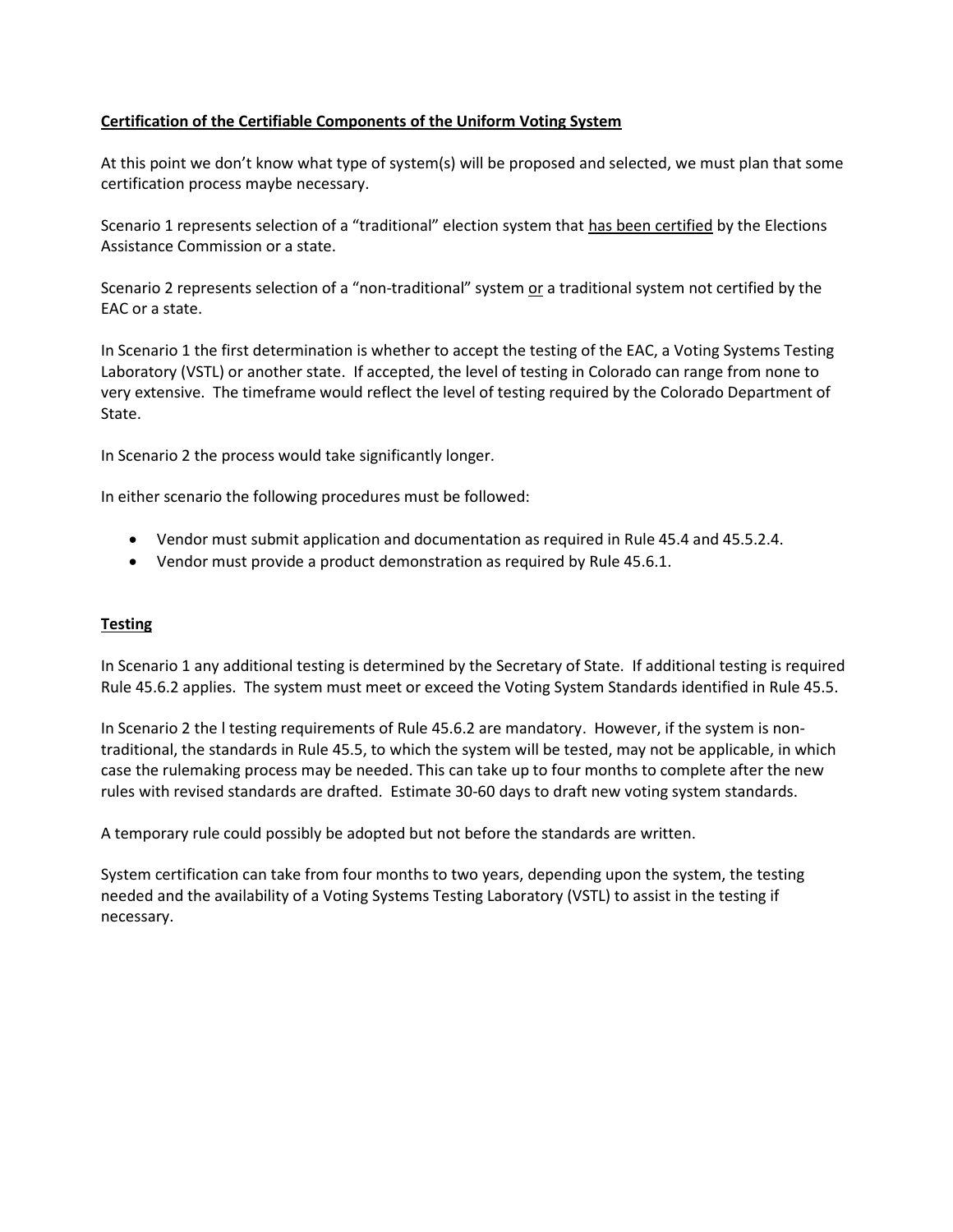**Scenario 1 Best Case Scenario for Certification if System Certified by EAC or Another State**

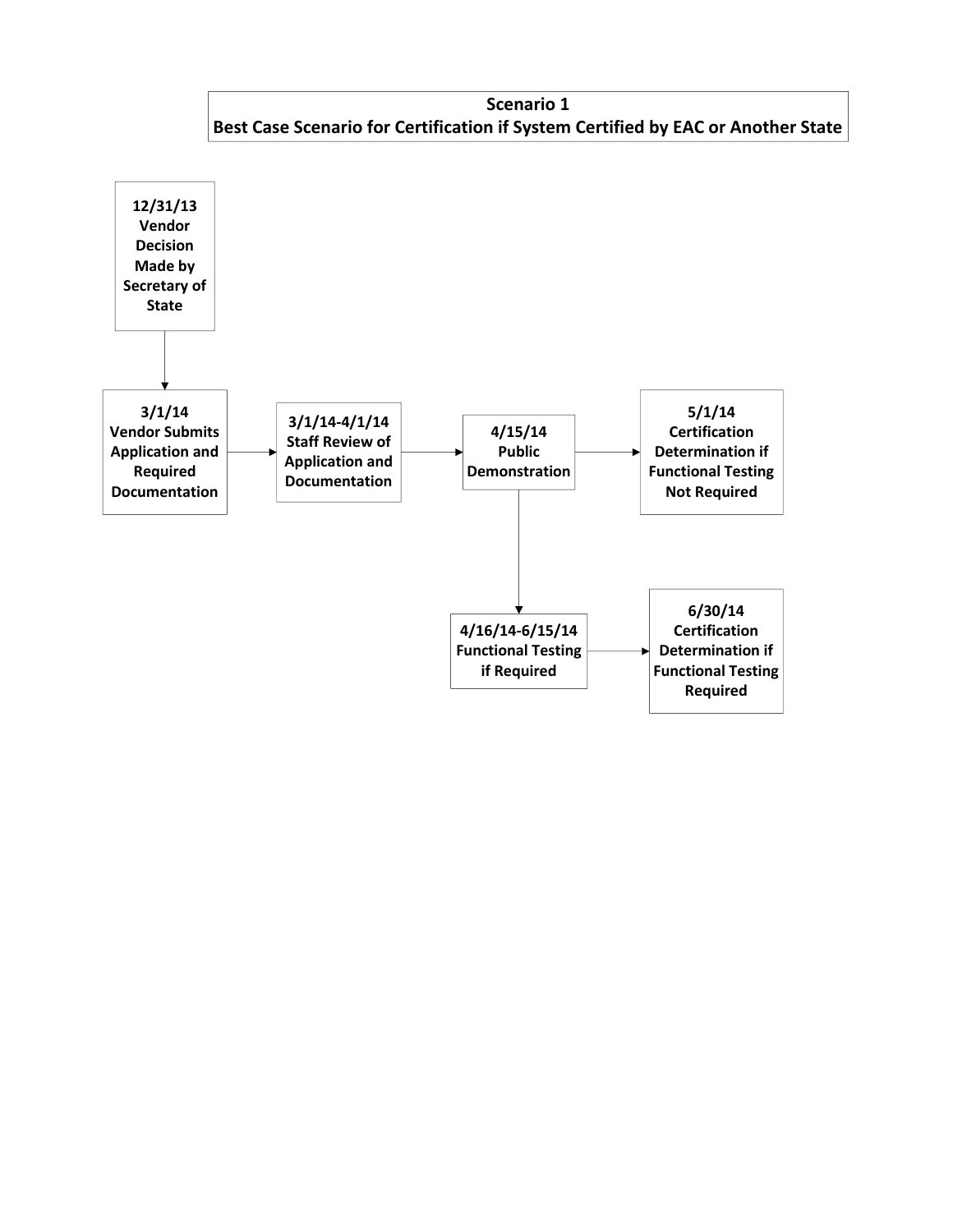

Note: Depending upon the amount of testing required, amount of software code to be analyzed, etc. this process could take significantly longer.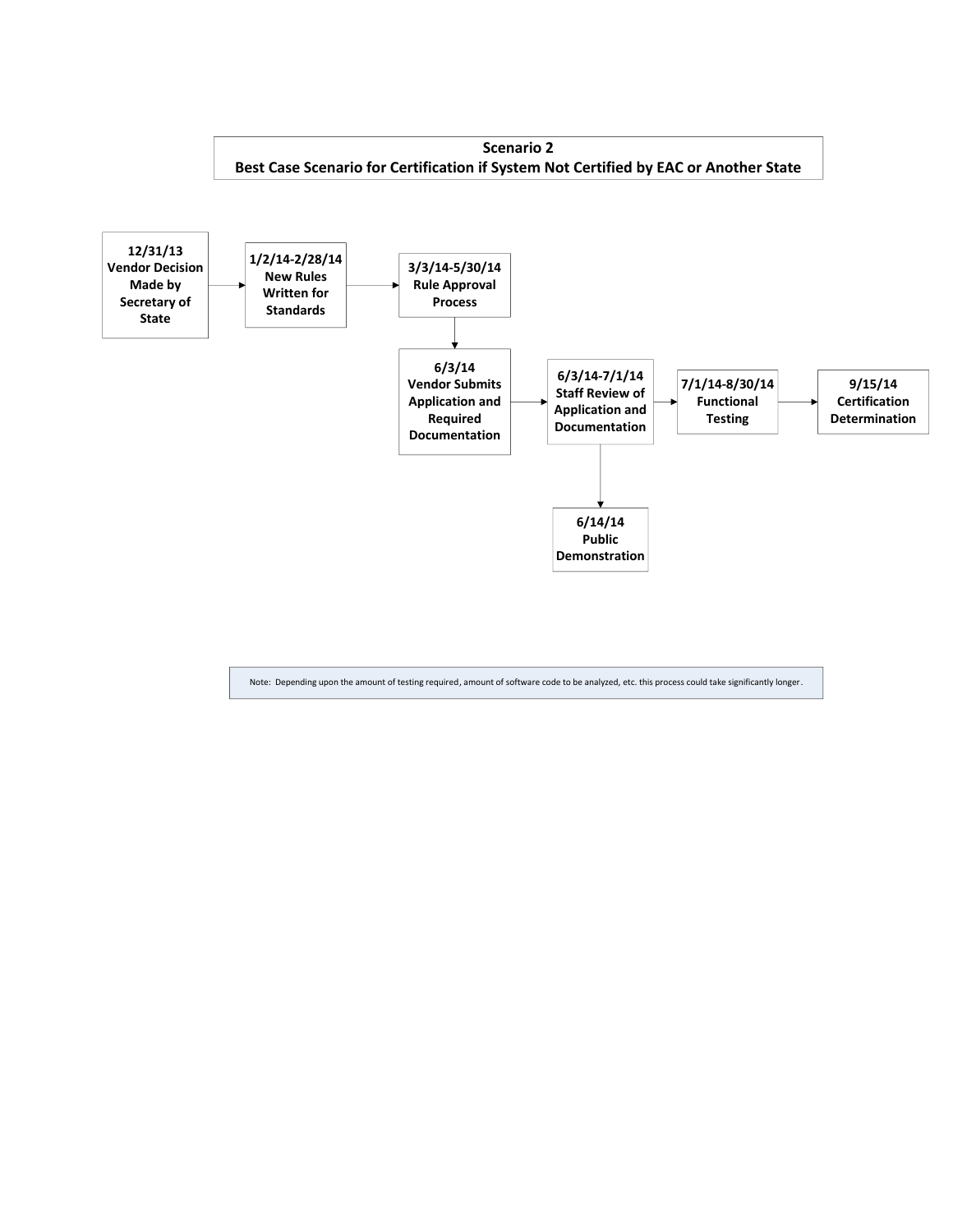# **Cost and Funding Source**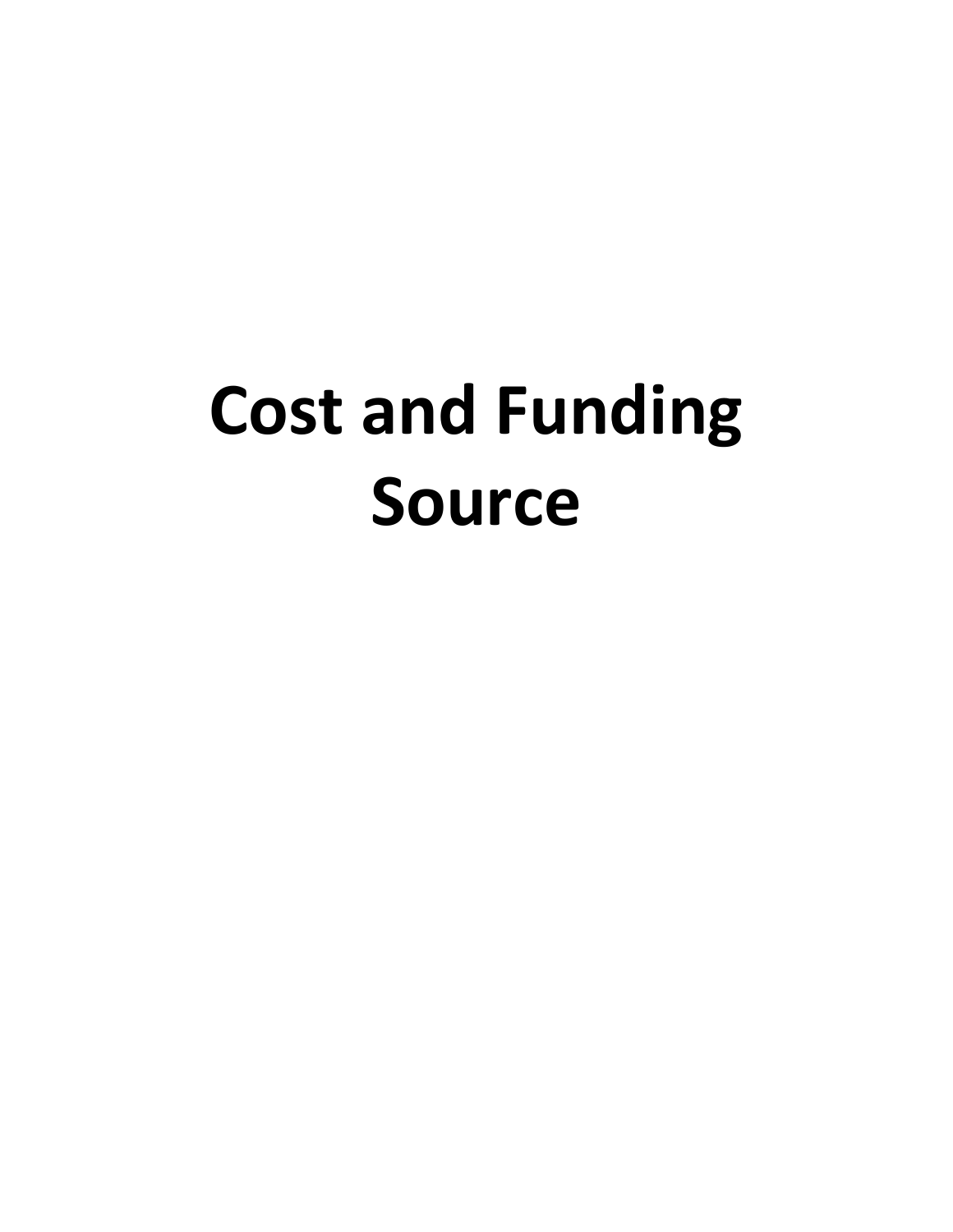#### **Cost and Funding Source Discussion**

Counties are currently responsible for purchasing voting equipment. In considering moving to a State selected Uniform Voting System, the UVC Advisory Committee has centered on a matching funds approach. The most widely supported by the Advisory Committee Members is an 80% state funding and 20% county match. The State Treasurer and the Secretary of State are working to develop a fund from which counties can borrow for purchases at an attractive interest rate and terms. There is currently no state money allocated for purchase voting equipment.

We won't know what these expenditures might be until we get an analysis from a survey of the counties as to what equipment needs are anticipated under the new Colorado elections model. That survey will be conducted the first part of July.

Another issue impacting cost analysis is we don't know what system(s) will be proposed and selected in the Uniform Voting System Request for Proposal process. (RFP to be issued 8/1/13)

We know what current equipment costs, and could estimate based on what may be valid if we choose a traditional type of voting system as the Uniform System, however; based on the Request for Information issued earlier this year (attached), we could select a software based voting systems with much different costs..

A high speed central paper ballot scanner, essential to large counties in a mail ballot environment, will cost about \$100,000 with another \$100,000 for the operating system. Minimally, the nine largest counties would need this level of ballot scanning capacity and with redundancy that could be an estimated 22 units, for \$2.2 million, plus \$900,000 for the operating system for a total of \$3.1 million.

One can assume that smaller counties would likely use a smaller central count unit or some variation of the precinct level scanner which average about \$7,000-\$10,000 each. Most counties would need multiple units for a central count environment.

Under the new Colorado election model, many counties may opt for electronic voting for the Voter Service and Polling Centers. Traditional units generally cost between \$6,000 and \$8,000 each. Most counties would need multiple units for each Voter Service and Polling Center, some equipped for voters with disabilities.

There are also costs for "ballot on demand" printers which may be used by many counties in the Voter Service and Polling Centers. The current model selected by the State in 2012 costs approximately \$12,000 each. Counties would need at least one for each Voter Service and Polling Center as well as redundancy for failures.

Other costs may include ballot opening and sorting equipment, automated signature verification equipment, computers and paper scanning equipment.